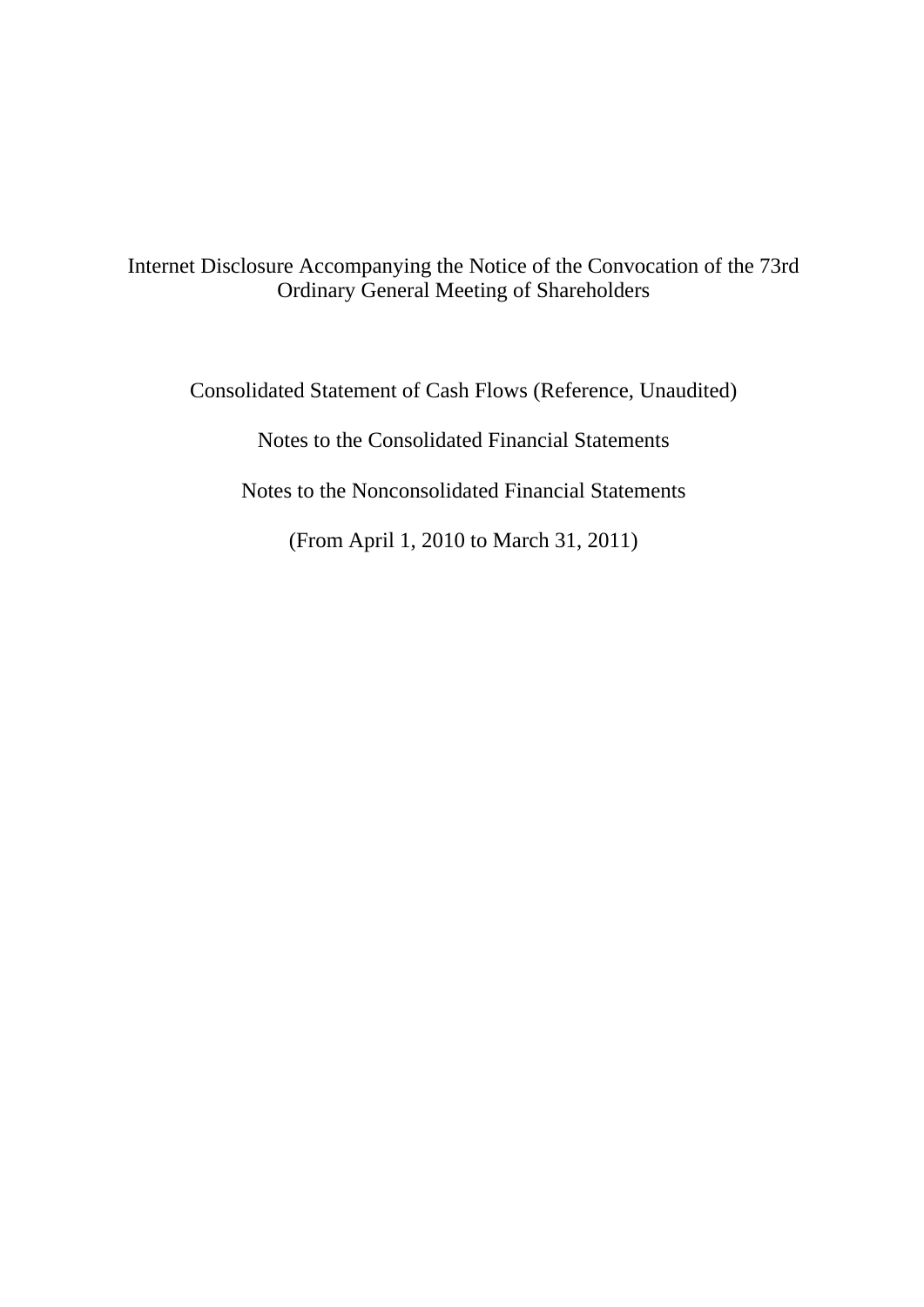# (Reference) **Consolidated Statement of Cash Flows (Unaudited)** (From April 1, 2010 to March 31, 2011)

|                                                                                                      | (Millions of yen) |
|------------------------------------------------------------------------------------------------------|-------------------|
|                                                                                                      | <b>Amount</b>     |
| <b>Cash flows from operating activities</b>                                                          |                   |
| Income before tax                                                                                    | 63,758            |
| Income before tax from discontinued operations                                                       | 10,162            |
| Depreciation and amortization                                                                        | 31,294            |
| <b>Impairment</b> losses                                                                             | 1,944             |
| Finance income                                                                                       | (923)             |
| Finance costs                                                                                        | 2,585             |
| Share of profits of associates                                                                       | (1,605)           |
| (Gain) on sales of property, plant and equipment                                                     | (177)             |
| Loss on disposal of property, plant and equipment                                                    | 539               |
| (Gain) on business transfer                                                                          | (10, 343)         |
| Others                                                                                               | 4,083             |
|                                                                                                      | 101,317           |
| Cash generated from operations (before movements in working capital)<br>Movements in working capital |                   |
| (Increase) in inventories                                                                            | (10, 126)         |
| Decrease in trade and other receivables                                                              | 2,671             |
|                                                                                                      |                   |
| Increase in trade and other payables                                                                 | 7,007             |
| (Decrease) in retirement benefits obligation and other provisions                                    | (306)             |
| Sub-total                                                                                            | 100,563           |
| Interest received                                                                                    | 791               |
| Dividends received                                                                                   | 56                |
| Interests paid                                                                                       | (1,894)           |
| Income taxes paid                                                                                    | (8,370)           |
| Income taxes refunded                                                                                | 1,368             |
| Net cash generated from operating activities                                                         | 92,514            |
| <b>Cash flows from investing activities</b>                                                          |                   |
| Withdrawals of time deposit                                                                          | 1,548             |
| Deposits for time deposit                                                                            | (2,959)           |
| Deposits for negotiable certificates of deposit                                                      | (20,000)          |
| Proceeds from sales of property, plant and equipment                                                 | 1,140             |
| Payments for acquisition of property, plant and equipment                                            | (36,041)          |
| Payments for purchase of investment securities                                                       | (569)             |
| Payments to minority shareholders on merger                                                          | (21)              |
| Proceeds from business transfer                                                                      | 20,654            |
| Other proceeds                                                                                       | 596               |
| Other payments                                                                                       | (2,839)           |
| Net cash used in investing activities                                                                | (38, 491)         |
| <b>Cash flows from financing activities</b>                                                          |                   |
| Dividends paid to owners of the Company                                                              | (27, 971)         |
| Dividends paid to non-controlling interests                                                          | (69)              |
| Increase in short-term debt                                                                          | 112               |
| Repayments of long-term borrowings                                                                   | (3,337)           |
| Proceeds from disposal of treasury shares                                                            | $\mathbf{0}$      |
| Payments for purchase of treasury shares                                                             | (6)               |
| Proceeds from exercise of stock options                                                              | 27                |
| Net cash used in financing activities                                                                | (31, 244)         |
| Net increase in cash and cash equivalents                                                            | 22,778            |
| Cash and cash equivalents at the beginning of the year                                               | 167,938           |
| Effects of exchange rate changes on the balance of cash and cash                                     | (5, 465)          |
| equivalents in foreign currencies<br>Cash and cash equivalents at the end of the year                | 185,252           |
|                                                                                                      |                   |

(Notes)

1. Numbers in parentheses ( ) in the statement of cash flows are outflows of cash and cash equivalents.

2. Figures above are rounded up or down to the nearest unit.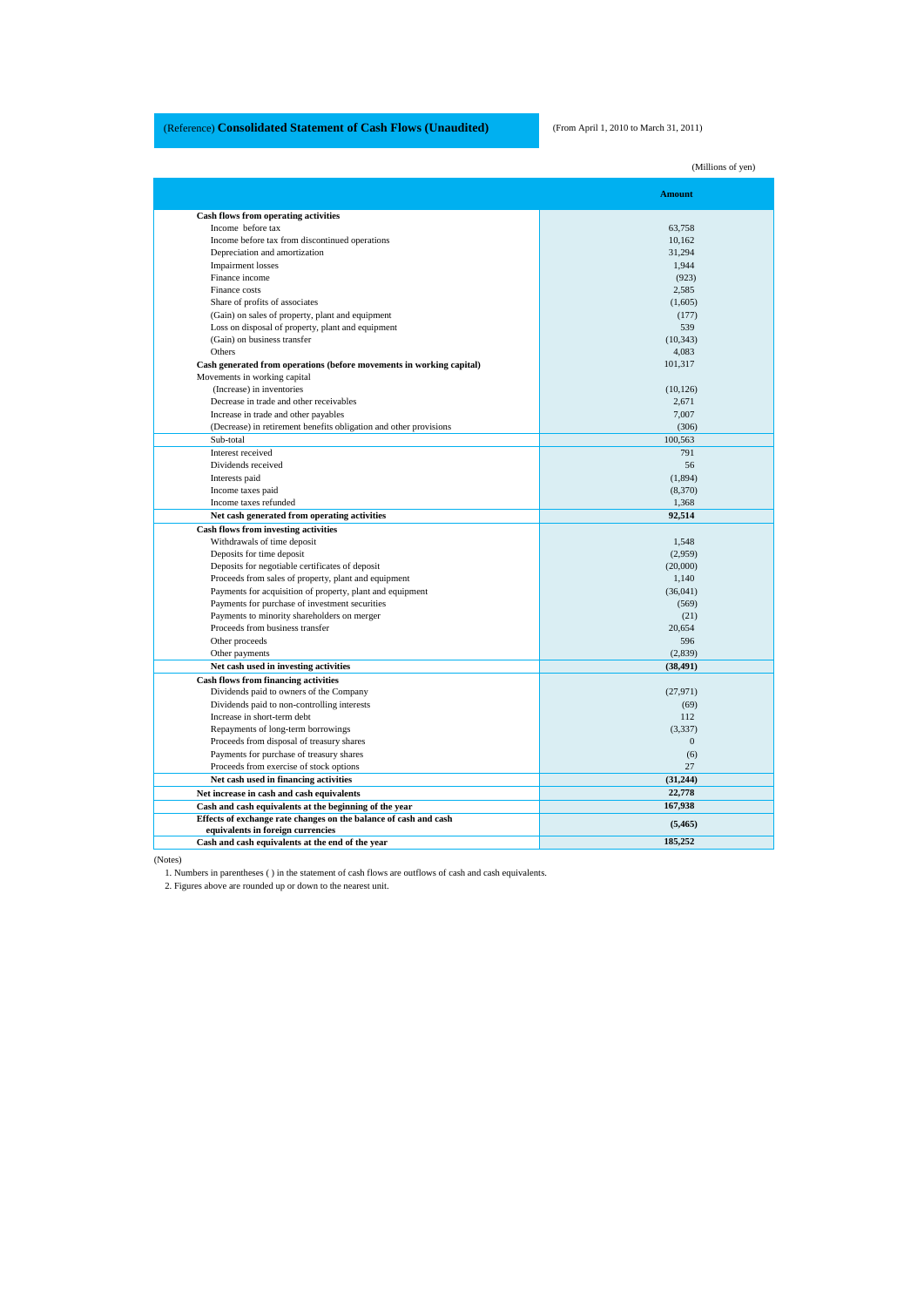#### **Notes to the Consolidated Financial Statements**

#### **Important Items for the Preparation of the Consolidated Financial Statements**

# **1. Preparation of Consolidated Financial Statements**

Beginning from the current fiscal year, the consolidated financial statements are prepared in accordance with designated International Financial Reporting Standards with some omissions of disclosure items pursuant to the latter part of the first paragraph, Article 120 of the Ordinance for Companies Accounting.

# **2. Scope of consolidate** Number of consolidated Number of consolidated 102 companies<br>subsidiaries Names of main consolidated subsidiaries HOYA HOLDINGS, INC. HOYA HOLDINGS N.V. HOYA HOLDINGS (ASIA) B.V. HOYA HOLDINGS ASIA PACIFIC PTE LTD. During the fiscal year, three companies were added to the scope of consolidation owing to their establishment, and seven companies were removed owing to their liquidation. As a consequence, there was a net decrease of four in the number of companies within the scope of consolidation. **3. The Application of the Equity Method** Number of Associates Accounted 4 companies<br>by the Equity Method Name of Main Associate Accounted for by the Equity AvanStrate Inc.

Method During the fiscal year, one company was added to the scope of equity method accounting owing to its establishment.

#### **4. Items Related to Accounting Standards**

#### **(1) Basis and Method of Evaluation of Financial Assets**

Financial assets are classified into "financial assets at fair value through profit or loss (FVTPL)," "held-to-maturity investments," "loans and

# receivables," or "available-for-sale financial assets." However, the Group does not hold financial assets classified as "held-to-maturity investments." 1) Derivative Financial Instruments

Derivatives are initially recognized at fair value at the date the derivative contract is entered into and are subsequently remeasured at their fair value at the end of each reporting period.

The Group uses forward exchange contracts to manage the foreign exchange exposure of recognized financial assets or liabilities, or future firm transactions. The Group also uses interest rate swaps to manage the exposure to interest rate risk arising from variable rate of interest-bearing debt. Hedge accounting does not apply to these derivative transactions. Accordingly, Derivative Financial Instruments are classified as FVTPL. 2) Financial Assets Other than Derivative Financial Instruments

#### A. Loans and Receivables

Trade receivables, loans, and other receivables that are not quoted in an active market are classified as loans and receivables. Loans and receivables are measured at amortized cost using the effective interest method, less any impairment. Principally interest income is recognized by applying the effective interest rate.

B. Available-for-Sale Financial Assets

Financial assets except derivatives, either designated as available-for-sale financial assets or not classified as FVTPL, held-to-maturity investments or loans and receivables, are classified as available-for-sale financial assets. Listed shares and held by the Group that are traded in an active market are classified as available-for-sale financial assets and are stated at fair value. The Group also has investments in unlisted shares that are not traded in an active market but that are also classified as available-for-sale financial assets and stated at fair value using valuation techniques. Gains and losses arising from changes in fair value are recognized in other comprehensive income with the exception of impairment losses and foreign exchange gains and losses on monetary assets being recognized in profit or loss.

#### 3) Impairment of Financial Assets

Financial assets, other than FVTPL, are assessed for indicators of impairment at the end of each reporting period. Financial assets are considered to be impaired when there is objective evidence that, as a result of one or more events that occurred after the initial recognition of the financial asset, the estimated future cash flows of the investment have been affected.

For listed and unlisted equity investments classified as available-for-sale financial assets, a significant or prolonged decline in the fair value of the security below its cost is considered to be objective evidence of impairment. For all other financial assets, including redeemable notes classified as available-for-sale financial assets and finance lease receivables, objective evidence of impairment could include:

# (a) significant financial difficulties of the debtor; or

(b) default or delinquency in interest or principal payments; or

(c) a high probability that the borrower will enter bankruptcy or financial re-organization.

For certain categories of financial assets, such as trade receivables, assets that are assessed not to be impaired individually are, in addition, assessed for impairment on a collective basis. Objective evidence of impairment for a portfolio of receivables could include the Group's past experience of collecting payments, an increase in the number of delayed payments in the portfolio past the average credit period of 90 days to 120 days, as well as observable changes in national or local economic conditions that correlate with default on receivables.

For financial assets carried at amortized cost, the amount of the impairment loss recognized is the difference between the asset's carrying amount and the present value of estimated future cash flows, discounted at the financial asset's original effective interest rate. The carrying amount of the financial asset is reduced by the impairment loss directly for all financial assets with the exception of trade receivables, where the carrying amount is reduced through the use of an allowance account. When a trade receivable, including past-due receivable, is considered uncollectible, it is written off against the allowance account. Subsequent recoveries of amounts previously written off are credited against the allowance account. Changes in the carrying amount of the allowance account are recognized in profit or loss. With the exception of available-for-sale financial assets (equity instruments), if, in a subsequent period, the amount of the impairment loss decreases and the decrease can be related objectively to an event occurring after the impairment was recognized, the previously recognized impairment loss is reversed through profit or loss to the extent that the carrying amount of the investment at the date the impairment is reversed does not exceed the amount the amortized cost would have been had the impairment not been recognized.

In respect of available-for-sale financial assets (equity instruments), impairment losses previously recognized in profit or loss are not reversed through profit or loss. Any increase in fair value subsequent to an impairment loss is recognized in other comprehensive income.

#### **(2) Basis and Method of Evaluation of Inventories**

Inventories are valued at the lower of cost and net realizable value. Net realizable value represents the estimated selling price for the inventories in the ordinary course of business, less all estimated costs of completion and costs necessary to make the sale. Costs, including purchase costs, process costs, storage costs and all other costs incurred in bringing the inventories to present location and condition, are assigned to inventories mainly by the weighted-average method. The production costs include an appropriate portion of fixed and variable overhead expenses.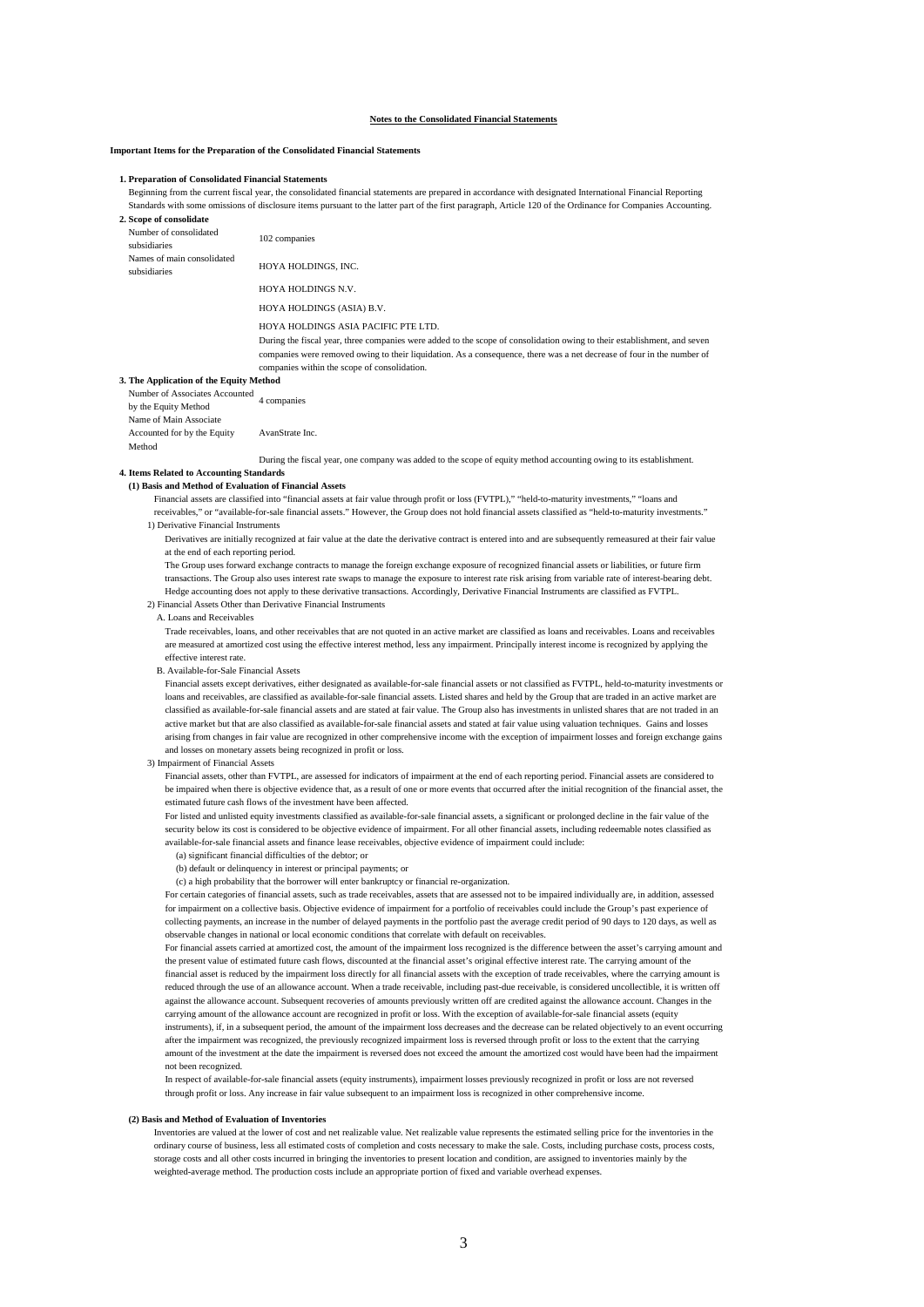## **(3) Basis and Method of Evaluation of Property, Plant and Equipment and Intangible Assets (Excluding Goodwill) and Method of Depreciation and Amortization**

# 1) Property, Plant and Equipment

The Group applies the cost model for measuring property, plant and equipment.

Property, plant and equipment are stated at cost, net of accumulated depreciation and accumulated impairment losses. Properties in the course of construction for production, supply or administrative purposes, or for purposes not yet determined, are carried at cost, less any recognized impairm losses. Cost includes the expenses directly attributable to the assets, the initial estimated costs relating to scrap, removal and retirement, and, for qualifying assets, the borrowing cost for long-term project. Depreciation of these assets commences when the assets are available for their intended use.

When significant components of property, plant and equipment are required to be replaced periodically, the Group recognizes such parts as individual assets to be depreciated with specific useful lives. All other repair and maintenance costs are recognized as incurred.

Property, plant and equipment other than land and construction in progress are depreciated mainly on a straight-line basis over the following estimated useful lives. The estimated useful lives, residual values and depreciation method are reviewed at each year end, with the effect of any

changes in estimate being accounted for on a prospective basis.

| Buildings and structures      | $3 - 50$ | vears |
|-------------------------------|----------|-------|
| Machinery and carriers        | $3-10$   | vears |
| Tools, equipment and fixtures | $2 - 20$ | vears |

Leased assets are depreciated over their estimated useful lives where the transfer of the title of the assets by the end of the lease term is certain. Leased assets where the transfer of the title of the assets by the end of the lease term is not certain are depreciated over their estimated useful lives or lease terms whichever is shorter.

# 2) Intangible Assets Excluding Goodwill

The Group uses the cost model for measuring intangible assets. Intangible assets are carried at cost less accumulated amortization and accumulated impairment losses.

A. Intangible Assets Acquired Separately and Intangible Assets Acquired in a Business Combination

 Intangible assets acquired separately are carried at cost at the time of initial recognition. Intangible assets acquired in a business combination and recognized separately from goodwill are initially recognized at their fair value at the acquisition date (which is regarded as their cost), when their fair value is reasonably measured.

B. Internally-Generated Intangible Assets - Research and Development Expenses

Expenditure on research activities is recognized as an expense in the period in which it is incurred.

 An internally-generated intangible asset arising from development (or from the development phase of an internal project) is recognized if, and only if, all of the following have been demonstrated;

(a) the technical feasibility of completing the intangible asset so that it will be available for use or sale;

(b) the intention to complete the intangible asset and use or sell it;

(c) the ability to use or sell the intangible asset;

(d) how the intangible asset will generate probable future economic benefits;

(e) the availability of adequate technical, financial and other resources to complete the development and to use or sell the intangible asset; and (f) the ability to measure reliably the expenditure attributable to the intangible asset during its development.

The amount initially recognized for internally-generated intangible assets is the sum of the expenses incurred from the date when the intangible assets first meet the recognition criteria listed above. The assets are amortized over the estimated period in which the development costs are expected to be recovered. If no future economic benefit is expected before the end of the life of assets, the residual book value is expensed. Subsequent to initial recognition, internally-generated intangible assets are reported at cost less accumulated amortization and accumulated impairment losses. Where no internally-generated intangible asset can be recognized, development costs are recognized as an expense in the period in which it is incurred.

C. Amortization of intangible assets

Amortization is recognized on a straight-line basis over their estimated useful lives as follows. The Group does not have any intangible assets with indefinite useful lives.

| Patents              | $7 - 12$  | years |
|----------------------|-----------|-------|
| Technology           | $10 - 15$ | years |
| <b>Customer List</b> | $5-8$     | years |
| Software             | 5         | years |

#### 3) Impairment of Property, Plant and Equipment and Intangible Assets Excluding Goodwill

At the end of each reporting period, the Group reviews the carrying amounts of its property, plant and equipment and intangible assets to determine whether there is any indication that those assets have suffered impairment losses. If any such indication exists, the recoverable amount of the cashgenerating unit to which the asset belongs is estimated in order to determine the extent of the impairment losses (if any).

If the recoverable amount of an asset (or cash-generating unit) is estimated to be less than its carrying amount, the carrying amount of the asset (or cash-generating unit) is reduced to its recoverable amount.

## **(4) Goodwill**

Goodwill arising in a business combination is recognized as an asset at the date that control is acquired (the acquisition date). Goodwill is measured as the excess of the sum of the consideration transferred, the amount of any non-controlling interests in the acquiree, and the fair value of the acquirer's previously held equity interest in the acquiree (if any) over the net of the acquisition-date amounts of the net fair value of the identifiable assets, liabilities and contingent liabilities. Goodwill is not amortized but is reviewed for impairment at least annually. Goodwill is recorded at cost less accumulated impairment losses on the consolidated statement of financial position.

For the purposes of impairment testing, goodwill is allocated to each of the Group's cash-generating units (or groups of cash-generating units) that is expected to benefit from the synergies of the combination. Cash-generating units to which goodwill has been allocated are tested for impairment annually, or more frequently when there is an indication that the unit may be impaired. If the recoverable amount of the cash-generating unit is less than its carrying amount, the impairment losses are allocated first to reduce the carrying amount of any goodwill allocated to the unit and then to the other assets of the unit pro-rata on the basis of the carrying amount of each asset in the unit. Impairment losses recognized for goodwill is not reversed in a subsequent period. On disposal of a subsidiary, the attributable amount of goodwill is included in the determination of the profit or loss on disposal.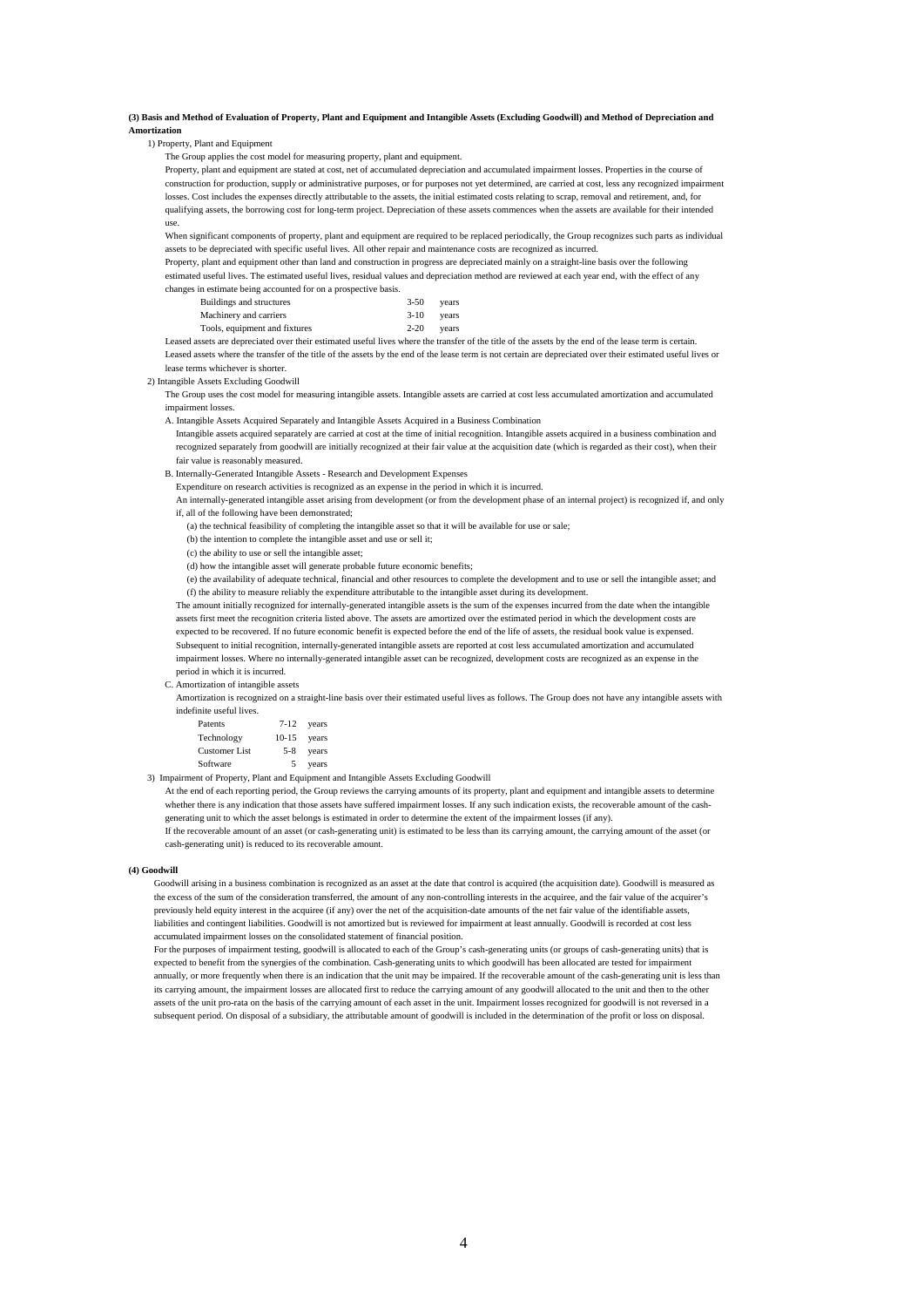# **(5) Method of Accounting for Significant Reserves and Allowances**

# 1) Retirement Benefit Costs

For defined benefit plans, the cost of providing retirement benefits is determined using the projected unit credit method, with actuarial valuations being carried out at the end of each reporting period.

Actuarial gains and losses as at the end of the prior year are amortized over the expected average remaining working lives (mainly 10 years) of the participating employees.

Past service cost is recognized immediately to the extent that the benefits are already vested. The Group's defined benefit plans are mostly closed pension funds and benefits are already vested. Accordingly past service costs for those funds are immediately recognized in profit or loss. The retirement benefit obligation recognized in the consolidated statement of financial position represents the present value of the defined benefit obligations as adjusted for unrecognized actuarial gains and losses, and as reduced by the fair value of plan assets. Contributions to defined contribution plans are recognized as an expense when these are paid.

#### 2) Other Provisions, and Contingent Liabilities Assumed in a Business Combination

Provisions are recognized when the Group has a present obligation (legal or constructive) as a result of a past event, it is probable that the Group will be required to settle the obligation by outflow of resources embodying economic benefits, and a reliable estimate can be made of the amount of the obligation. The amount recognized as a provision is the best estimate of the consideration required to settle the present obligation at the end of the reporting period (future cash outflow), taking into account the risks and uncertainties surrounding the obligation.

Where time value of money is important, a provision is measured by its present value to which estimated future cash flows are discounted using a pre-tax discount rate that reflects the risks specific to the provision. Interest cost associated with the passage of time is recognized as finance cost. The types of provisions are as follows;

A. Asset Retirement Obligation Reserve

 The Group recognizes provisions for an asset retirement obligation reserve for estimated costs arising from a contractual obligation to a landlord to dismantle and remove leasehold improvements from a leased office at the end of the lease contract, and estimated costs to decontaminate certain fixed assets. Provision is provided based on past experience of actual cost and considers each property individually. The discount rate is mainly 2.25% and depends on the useful life and the country. Future expected timing of outflow of economic benefits is mainly more than one year from each reporting period.

#### B. Warranties provision

The provision is estimated and recognized based on past experience of the occurrence of defective goods such as camera and glasses and the expected after service costs in the warranty period. Expected outflow of economic benefits in the future is within one year from each reporting period.

### C. Contingent Liabilities Assumed in a Business Combinations

Contingent liabilities resulting from a business combination are initially measured at fair value at the date of acquisition if the fair value is reliably measureable. Subsequent to initial recognition, such contingent liabilities are remeasured considering expected future payments, possible occurrence and timing of payments at each reporting period.

#### **(6) Basis for Yen Translation of Important Assets and Liabilities Denominated in Foreign Currencies**

#### 1) Foreign Currency Transactions

The individual financial statements of each group entity are presented in the currency of the primary economic environment in which the entity operates (its functional currency). For the purpose of the consolidated financial statements, the financial results, financial position and cash-flows of each group entity are presented in Japanese Yen which is the functional currency of the Company and the presentation currency for the consolidated financial statements. In preparing the financial statements of the individual entities, transactions in currencies other than the entity's functional currency (foreign currencies) are translated at the rates of exchange prevailing at the dates of the transactions.

At the end of each reporting period, monetary items denominated in foreign currencies are retranslated at the rates prevailing at that date. Nonmonetary items carried at fair value that are denominated in foreign currencies are retranslated at the rates prevailing at the date when the fair value was determined. Exchange differences are recognized in profit or loss in the period. The exchange gain or loss is included in "other expenses" in the consolidated statement of comprehensive income. 2) Financial Statements of Foreign Operations

The assets and liabilities of foreign operations are translated into Japanese Yen at the foreign exchange rates prevailing at the end of reporting period. The revenues and expenses of foreign operations are translated into Japanese Yen at the average rates of exchange for the year. Where there are material fluctuations in exchange rates, the exchange rate at the transaction date is used. Foreign exchange differences arising from translation are initially recognized as exchange differences on translation of foreign operation in other comprehensive income and accumulated in accumulated other comprehensive income, which are reclassified from equity to profit or loss on disposal of the net investment and included in "other expenses" in the consolidated statement of comprehensive income.

#### **(7) Method of Accounting for National and Regional Consumption Tax**

The tax-excluded method is employed.

### **Notes to the Consolidated Statement of Financial Position**

#### 1. Assets Provided as Collateral and Collateral-Related Liabilities

| Assets Provided as Collateral                                    |                                                                                                                |
|------------------------------------------------------------------|----------------------------------------------------------------------------------------------------------------|
| <b>Buildings</b>                                                 | ¥32 million                                                                                                    |
| Collateral-Related Liabilities                                   |                                                                                                                |
| Interest-bearing short-term debt                                 | ¥3 million                                                                                                     |
| Interest-bearing long-term debt                                  | ¥19 million                                                                                                    |
| 2. Allowance for Doubtful Accounts Directly Deducted from Assets |                                                                                                                |
| Trade and other receivables                                      | $¥1.995$ million                                                                                               |
| Other financial assets                                           | ¥493 million                                                                                                   |
| 3. Accumulated Depreciation of Property, Plant and Equipment     |                                                                                                                |
| Property, plant and equipment                                    | $4268.435$ million                                                                                             |
|                                                                  | Accumulated depreciation and amortization of assets include impairment losses of property, plant and equipment |
| 4. Contingent Liabilities                                        |                                                                                                                |
|                                                                  |                                                                                                                |

The Group provides guarantees on borrowings of business partners and the Group's employees from financial institutions. Guaranteed liabilities  $\frac{41,405 \text{ million}}{41,405 \text{ million}}$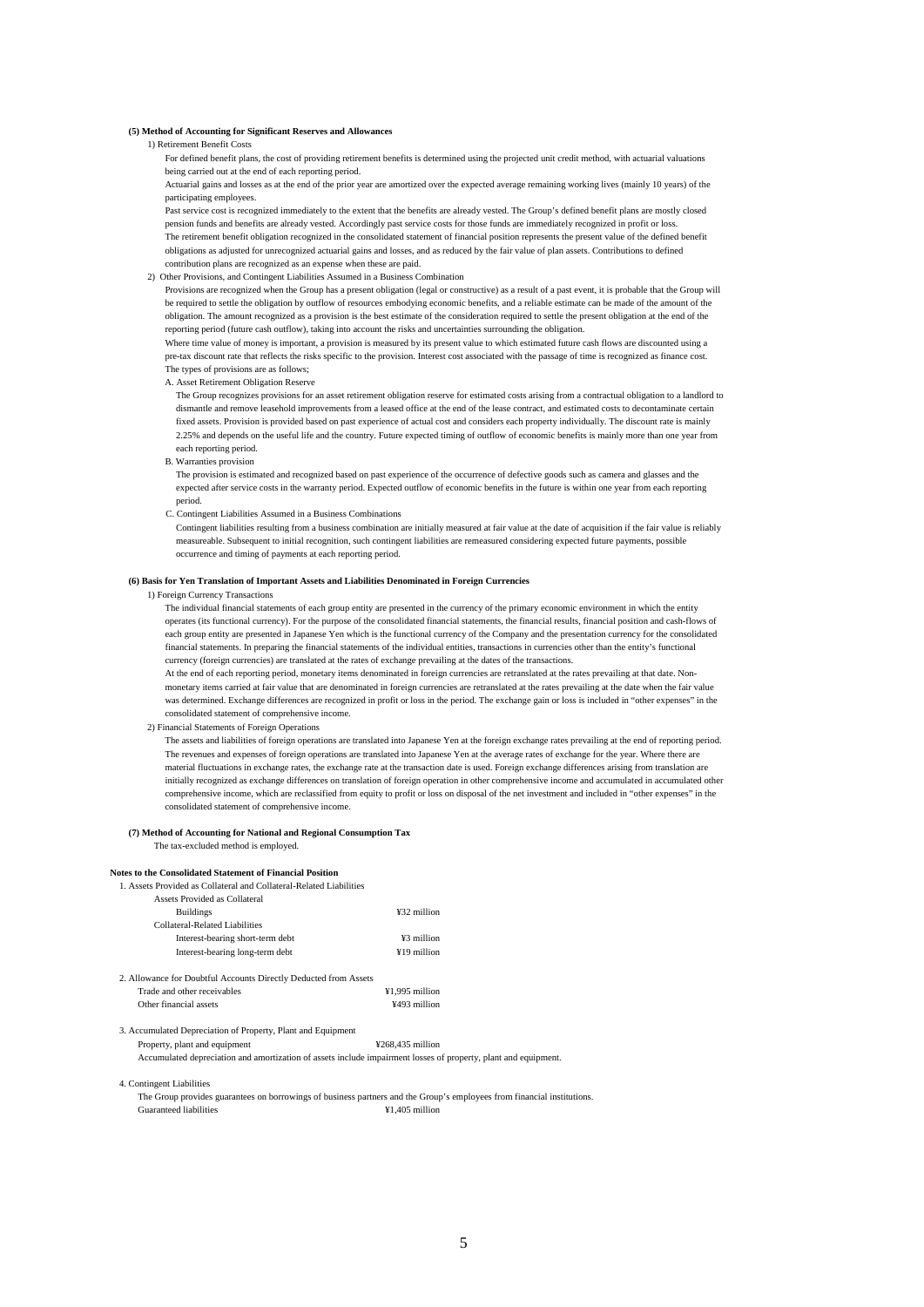### **Notes to the Consolidated Statement of Comprehensive Income**

Reclassification Adjustments and Tax Effects Related to Other Comprehensive Income (1) Exchange differences on translating foreign operations

| Losses arising during the year                                     | $\frac{1}{2}(14,081)$ million  |
|--------------------------------------------------------------------|--------------------------------|
| Reclassification adjustments                                       | $\frac{1}{2}(108)$ million     |
| Before tax-effect adjustment                                       | $\frac{1}{2}$ (14,188) million |
| Tax-effect adjustment                                              | ¥704 million                   |
| Total                                                              | $\frac{1}{2}(13,484)$ million  |
|                                                                    |                                |
| (2) Net gain on revaluation of available-for-sale financial assets |                                |
| Losses arising during the year                                     | $\frac{1}{2}(208)$ million     |
| Reclassification adjustment                                        | ¥613 million                   |
| Before tax-effect adjustment                                       | ¥406 million                   |
| Tax-effect adjustment                                              | $\frac{1}{2}$ (193) million    |
| Total                                                              | ¥213 million                   |
| (3) Share of other comprehensive income of associates              |                                |
| Gains arising during the year                                      | ¥241 million                   |
| Total other comprehensive income                                   | $\frac{1}{2}(13,030)$ million  |
|                                                                    |                                |

# **Notes to the Consolidated Statement of Changes in Equity**

1. Type and Number of Shares Outstanding at the End of the Consolidated Fiscal Year

Ordinary shares 435,017,020 shares 2. Dividend-Related Items

(1) Dividends paid,

1) Items concerning dividends by resolution of the Board of Directors on May 31, 2010

| • Total dividends                                                                         | $¥15.099$ million  |  |
|-------------------------------------------------------------------------------------------|--------------------|--|
| • Dividends per share                                                                     | ¥35                |  |
| • Record date                                                                             | March 31, 2010     |  |
| • Effective date                                                                          | June 2, 2010       |  |
| 2) Items concerning dividends by resolution of the Board of Directors on November 5, 2010 |                    |  |
| • Total dividends                                                                         | $¥12.942$ million  |  |
| • Dividends per share                                                                     | ¥30                |  |
| • Record date                                                                             | September 30, 2010 |  |

・Effective date November 30, 2010

(2) Portion of Dividends with Record Date within the Fiscal Year but Effective Date is in the Subsequent Fiscal Year Items on May 31, 2011

| ms concerning dividends by resolution of the Board of D |                   |
|---------------------------------------------------------|-------------------|
| · Total dividends                                       | $¥15,099$ million |
| • Dividend source                                       | Retained earnings |
| • Dividends per share                                   | ¥35               |
| • Record date                                           | March 31, 2011    |
| • Effective date                                        | June 2, 2011      |

3. Type and Number of Shares Covered by Stock Subscription Rights Outstanding at the End of the Consolidated Fiscal Year (excluding the rights which the exercise period had not yet begun)

| Ordinary shares | 3,602,800 shares |
|-----------------|------------------|
|-----------------|------------------|

# **Notes Concerning Financial Instruments**

1. Items Concerning the Status of Financial Instruments

(1) Market Risks

1) Foreign currency risk

The Group intends to marry major currencies the Group uses (Euro, US dollars and Yen) in settlements of receivables/payables resulting from operating activities. Specifically, the subsidiaries that continuously conduct import or export transactions retain foreign currencies obtained from exports of goods for payables on imported supplies. This enables the Group to mitigate foreign currency risk. On the other hand, the Company having multiple strategic business units (SBU) and conducting finance and dividend, and holding companies receiving dividends from their subsidiaries and distributing it to the Company and/or other group companies, sometimes fall into disparity of foreign currency debt-credit balances in receivables, liabilities and/or bank deposits. This might cause significant gains or losses on foreign exchange differences when the Yen appreciates or depreciates against US dollars or Euro, or when Euro appreciates or depreciates against US dollar.

The Group's policy generally does not permit the use of derivative instruments such as forward foreign exchange contracts. However, in certain circumstances in which the use of such derivatives is determined to be beneficial, the Group can enter into contracts upon obtaining a formal approval from the Chief Financial Officer ("CFO") of the Group in accordance with its global headquarters approval process.

2) Interest rate risk

The Group has long-term floating interest rate borrowings assumed as a result of a business combination. The Group also assumed the related interest rate swap contracts to economically hedge the interest rates on these borrowings. The majority of the interest-bearing debt is bonds with fixed interest rates.

3) Price risk in equity instruments

The Group is exposed to equity price risks arising from equity instruments (listed shares). These investments are held from a viewpoint of business strategy, not for short term trading purpose. The Group does not sell these investments frequently and the Group periodically reviews the fair value of these instruments as well as the financial condition of investees.

(2) Credit and Liquidity Risks

The Group manages its credit risk by setting credit limits which are approved by the authorized personnel of each Strategic Business Unit.

Ultimate responsibility for liquidity risk management rests with the CFO of the Group who is appointed by the Board of Directors. Based on the instructions from the CFO, the financial headquarters of the Group mainly manages the Group's liquidity risk by maintaining an appropriate level of retained earnings and credit facilities, and monitors the actual cash flows and forecasted cash flows. Temporary cash shortages due to dividends or bonus payments are funded through the issuance of commercial paper.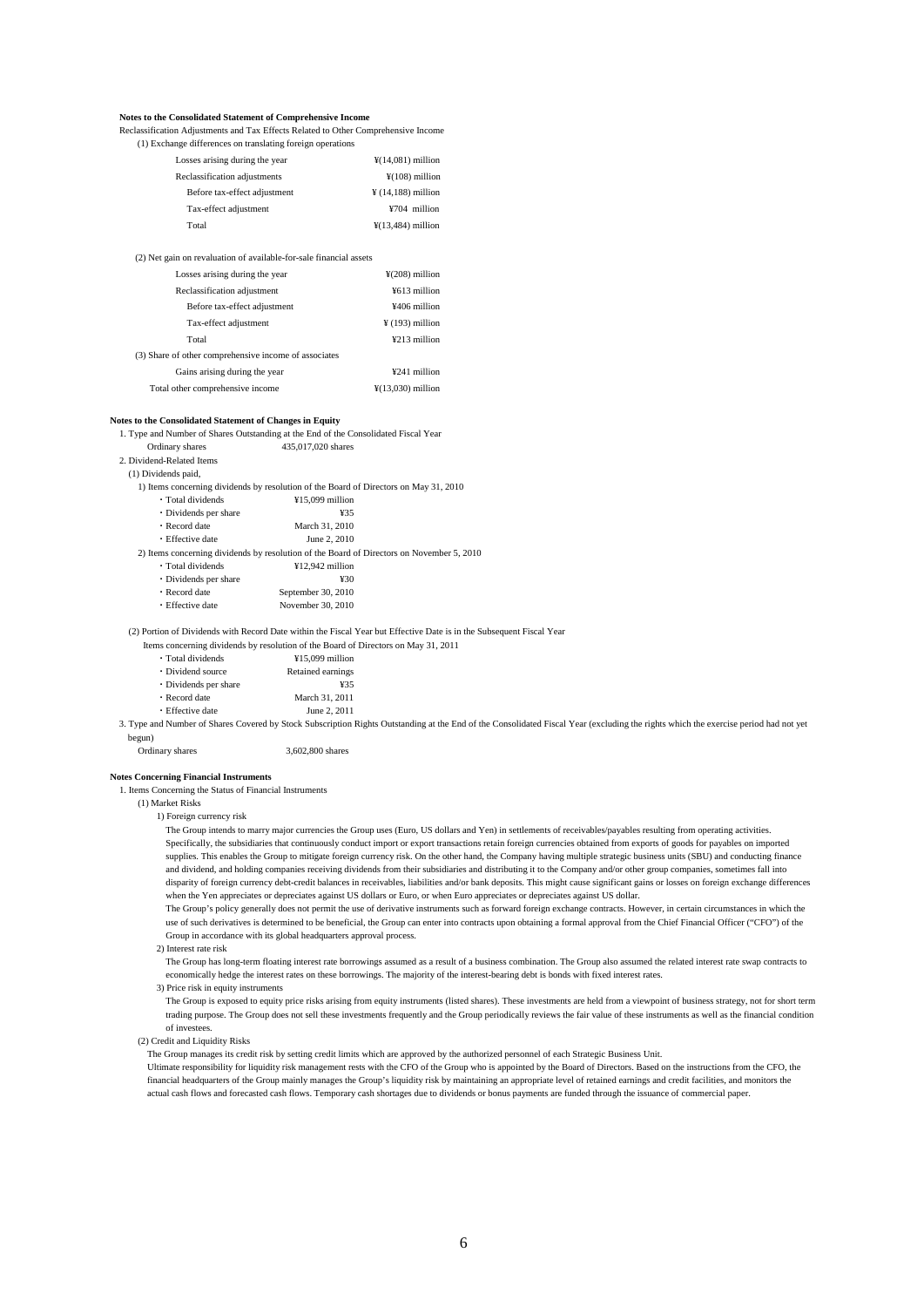# **2. Notes Concerning Fair Value of Financial Instruments**

As of March 31, 2011 (the end of the fiscal year), the carrying amount of financial instruments on the consolidated statement of financial position, the fair values of those instruments, and the differences were as follows.

|                                                             |                                                                        |             | (Millions of yen) |
|-------------------------------------------------------------|------------------------------------------------------------------------|-------------|-------------------|
|                                                             | Carrying amount of<br>consolidated statement of<br>financial position* | Fair value* | Difference        |
| (1) Loans and receivables                                   |                                                                        |             |                   |
| Trade and other receivables                                 | 86,454                                                                 | 86,454      |                   |
| Other financial assets                                      | 42,416                                                                 | 42,402      | (14)              |
| (2) Available-for-sale financial assets                     |                                                                        |             |                   |
| Other financial assets                                      | 3,591                                                                  | 3,591       |                   |
| (3) Cash and cash equivalents                               | 185,252                                                                | 185,252     |                   |
| Total assets                                                | 317,713                                                                | 317,699     | (14)              |
| (4) FVTPL financial liabilities<br>(derivative instruments) |                                                                        |             |                   |
| Other financial liabilities                                 | (763)                                                                  | (763)       |                   |
| (5) Financial liabilities measured at amortized cost        |                                                                        |             |                   |
| Trade and other payables                                    | (51, 433)                                                              | (51, 433)   |                   |
| Interest-bearing debt                                       | (103, 184)                                                             | (105, 827)  | (2,642)           |
| Other financial liabilities                                 | (257)                                                                  | (257)       |                   |
| <b>Total liabilities</b>                                    | (155, 638)                                                             | (158, 280)  | (2,642)           |

\* The balance of liabilities are presented as the numbers in brackets..

(Note) Items related to the Methods for Calculating the Fair Value of Financial Instruments and Securities and Derivatives Transactions

(1) Loans and receivables

Loans and receivables are qualified by type of instrument and period and then valued by calculating the present value discounted by a risk-free rate, etc. Because trade and other receivables have short settlement periods and estimated fair values that are virtually the same as the carrying value, the carrying value has been used.

(2) Available-for-sale financial assets

The fair values of listed shares included in available-for-sale financial assets were determined based on market prices at the end of each reporting period. The fair values of shares of private companies included in available-for-sale financial assets were calculated by using a reasonable method. (3) Cash and cash equivalents

Because cash and cash equivalents have short settlement periods and estimated fair values that are virtually the same as the carrying value, the carrying value has been used.

(4) FVTPL financial assets and liabilities (derivative instruments)

The fair values of forward foreign exchange contracts at the end of each reporting period were determined based on the forward exchange rate at market and the fair values of currency option are based on the value obtained from financial institutions. The fair values of interest rate swaps were determined by discounting future net cash flows using a quoted market interest rate at the end of the reporting period taking into account the duration to maturity.

(5) Financial liabilities measured at amortized cost

The fair values of long-term bank loans, bonds and finance lease obligations were determined by discounting future cash flows using rates taking into account the estimated timing of payments and credit risk.

Because trade and other payables, and interest-bearing short-term debt have short settlement periods and estimated fair values that are virtually the same as the carrying value, the carrying value has been used.

### **Notes Concerning Per Share Information**

| (1) Equity per share attributable to owners of the company | ¥873.49 |
|------------------------------------------------------------|---------|
| (2) Basic earnings per share                               | ¥138.49 |

~~~~~~~~~~~~~~~~~~~~~~~~~~~~~~~~~~~~~~~~~~~~~~~~~~~~~~~~~~~~~~~~~~~~~~~~~~~~~~~~~

(Note) Figures in the consolidated financial statements and notes to the consolidated financial statement are rounded off to the nearest unit.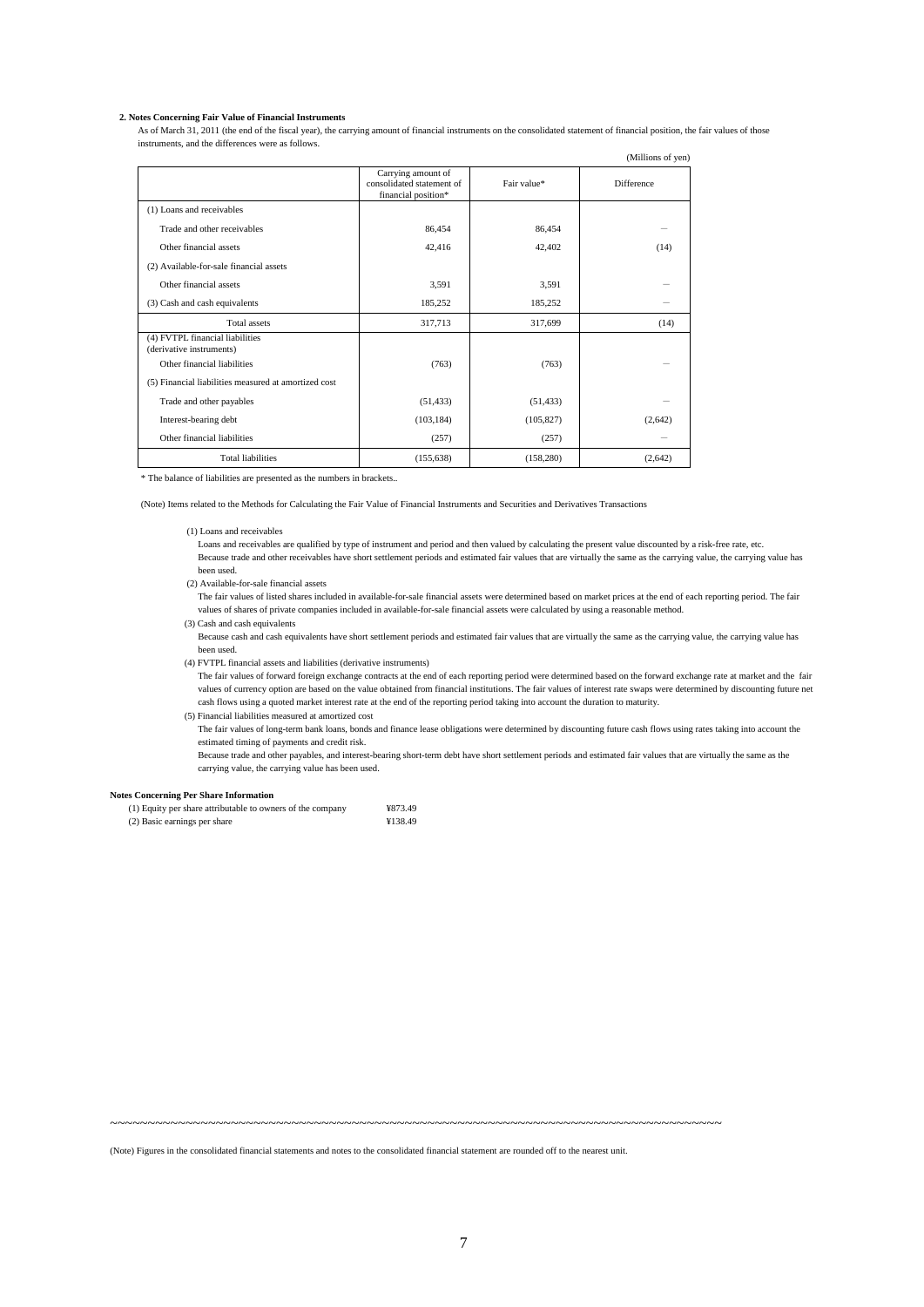# **Notes to the Non-consolidated Financial Statements**

| Notes to the Non-consondated Financial Statements                                                                                                |                      |                                                                                                                                                                                                                                                                                                                                        |
|--------------------------------------------------------------------------------------------------------------------------------------------------|----------------------|----------------------------------------------------------------------------------------------------------------------------------------------------------------------------------------------------------------------------------------------------------------------------------------------------------------------------------------|
| <b>Significant Accounting Policies</b>                                                                                                           |                      |                                                                                                                                                                                                                                                                                                                                        |
| 1. Basis and methods for evaluation of Marketable and Investment Securities                                                                      |                      |                                                                                                                                                                                                                                                                                                                                        |
|                                                                                                                                                  |                      | Investment securities in subsidiaries and affiliates: Cost determined by the moving-average method                                                                                                                                                                                                                                     |
| Available-for-sale securities:                                                                                                                   |                      |                                                                                                                                                                                                                                                                                                                                        |
| Marketable Securities:                                                                                                                           |                      | Fair value, with unrealized gains and losses, net of applicable taxes, reported in a separate component of equity.                                                                                                                                                                                                                     |
| Non-marketable securities:                                                                                                                       |                      | Cost determined by the moving-average method                                                                                                                                                                                                                                                                                           |
| 2. Basis and methods for evaluation of derivatives: Fair value                                                                                   |                      |                                                                                                                                                                                                                                                                                                                                        |
| 3. Basis and methods for evaluation of inventories: Primarily the lower of cost determined by the average method                                 |                      |                                                                                                                                                                                                                                                                                                                                        |
| 4. Methods of depreciation of fixed assets:                                                                                                      |                      |                                                                                                                                                                                                                                                                                                                                        |
| Tangible fixed assets<br>(excluding leased assets)                                                                                               | after April 1, 1998. | Depreciation is computed by the declining-balance method while the straight-line method is applied to buildings acquired on and                                                                                                                                                                                                        |
|                                                                                                                                                  |                      | The range of useful lives is from 5 to 50 years for buildings, from 4 to 12 years for machinery and equipment, and 2 to 20 years for<br>tools, equipment and fixture.                                                                                                                                                                  |
| Intangible fixed assets<br>(excluding leased assets)                                                                                             | software.            | The straight-line method is applied. The period of depreciation is 8 years for patents, 10 years for technology and 5 years for                                                                                                                                                                                                        |
| Leased assets                                                                                                                                    |                      | The straight-line method over the lease terms with no residual value is applied for leases which do not transfer ownership of the<br>leased assets to the lessee. The Company accounted for leases which existed at April 1, 2008 and do not transfer ownership of<br>the leased assets to the lessee as operating lease transactions. |
| 5. Basis for the conversion of assets and liabilities denominated in foreign currencies into Japanese Yen<br>recognized in the income statement. |                      | Assets and liabilities denominated in foreign currencies are translated into Japanese Yen at the balance sheet date. The foreign exchange gains and losses from translation are                                                                                                                                                        |
|                                                                                                                                                  |                      |                                                                                                                                                                                                                                                                                                                                        |
| 6. Methods of providing important allowances<br>(i) Allowance for doubtful receivables                                                           |                      | The allowance for doubtful accounts is stated in amounts considered to be appropriate based on the Company's past credit<br>experience and an evaluation of the financial position of the borrowers.                                                                                                                                   |
| (ii) Accrued bonuses to employees                                                                                                                |                      | Accrued bonus is provided based on the amount estimated to be paid.                                                                                                                                                                                                                                                                    |
| (iii) Accrued warranty cost                                                                                                                      |                      | Accrued warranty cost is estimated and recognized based on past experience of the occurrence of defective goods and the                                                                                                                                                                                                                |
|                                                                                                                                                  |                      | expected after service costs in the warranty period.                                                                                                                                                                                                                                                                                   |
| (iv) Employees' pension and retirement                                                                                                           |                      | Allowance for retirement benefits for employees is accounted for based on the projected benefit obligations and plan assets for                                                                                                                                                                                                        |
| benefits                                                                                                                                         |                      | certain divisions. Past service cost is amortized using straight-line method over 10 years that are within the expected average<br>remaining working lives of the employees. Actuarial gains and losses as at the end of the prior year are amortized using straight-                                                                  |
|                                                                                                                                                  |                      | line method over 10 years that are within the expected remaining working lives of the employees.                                                                                                                                                                                                                                       |
| (v) Reserve for periodic repairs                                                                                                                 |                      | Reserve for periodic repairs is provided based on the expenses of the latest expensive repairs for continuous melting furnaces.                                                                                                                                                                                                        |
| 7. Treatment of national and local consumption taxes<br>Tax-excluded method is applied.                                                          |                      |                                                                                                                                                                                                                                                                                                                                        |

8. Changes in Significant Accounting Policies

From this fiscal year, ASBJ Statement No. 18 "Accounting Standard for Asset Retirement Obligations" (March 31, 2008) and ASBJ Guidance No. 21 "Guidance on Accounting Standard for Asset Retirement Obligations" (March 31, 2008) have been applied. As a result, operating income and ordinary income decreased by ¥56 million, and income before income taxes decreased by ¥881 million. The fluctuation of the asset retirement obligations by the effects of the adoption of this new standard was ¥1,066 million.

9. Changes in Presentation or Classification of Items in the Financial Statements

(Balance Sheets)

- (1) The "Utility rights" classified separately in the previous fiscal year (¥8 million for this fiscal year) is included in the intangible assets "Others" from this fiscal year because the amount has been immaterial.
- (2) The "Advances received" classified separately in the previous fiscal year (¥303 million for this fiscal year) is included in the current liabilities "Others" from this fiscal year because the amount is less than 1% of total liabilities and net assets.
- (3) The "Note payable-facilities" classified separately through the previous fiscal year (¥7 million for this fiscal year), is included in the current liabilities "Others" from this fiscal year because the amount has been immaterial.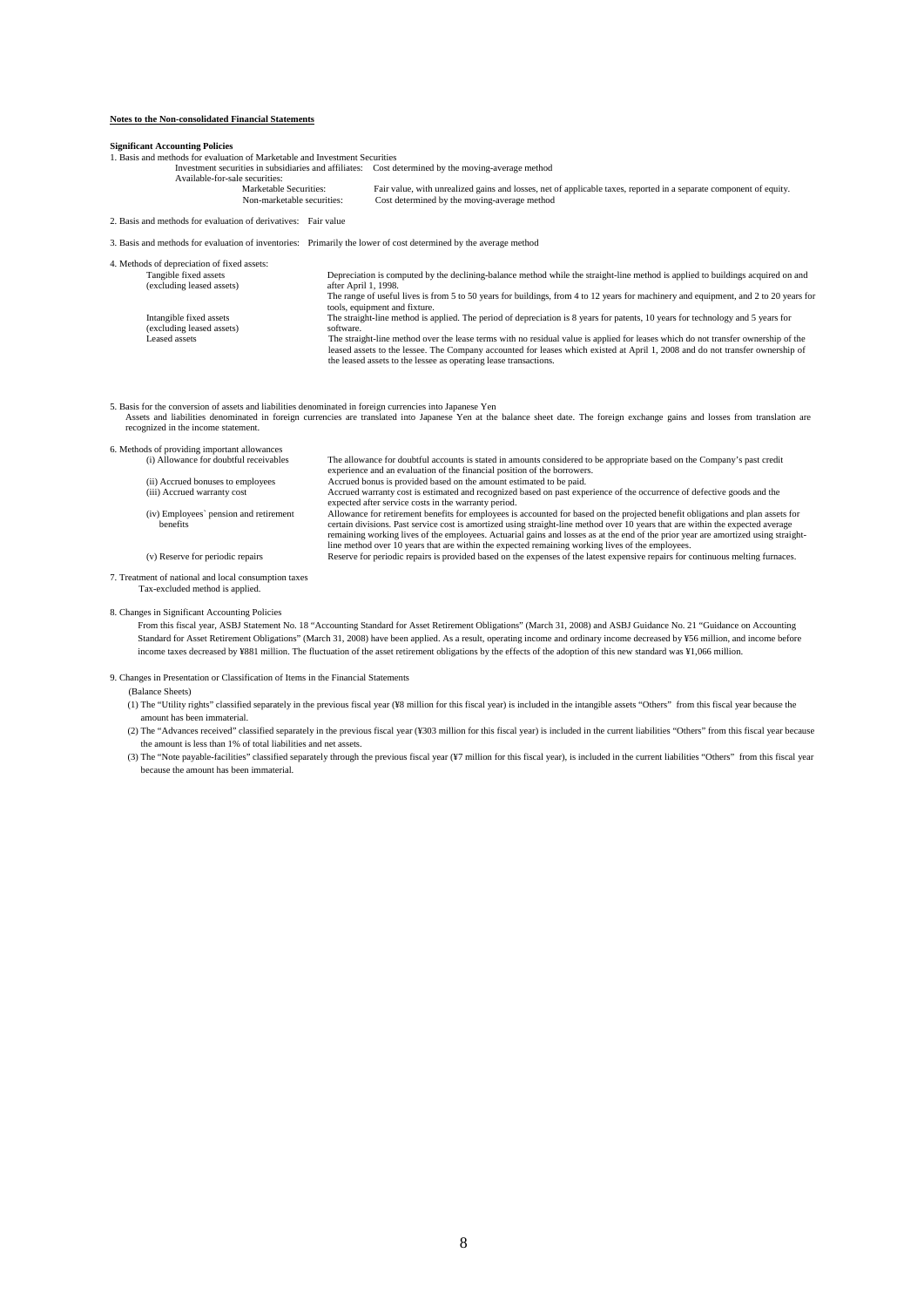# **Notes to the Balance Sheet (non-consolidated)**

| 1. Accumulated depreciation of tangible fixed assets                     | $¥128,824$ million |
|--------------------------------------------------------------------------|--------------------|
| The accumulated depreciation includes the accumulated impairment losses. |                    |
| 2. Liabilities for guarantee                                             | ¥418 million       |
| The Company guarantees lease payments by other companies                 |                    |
| PENTAX U.K. LTD.                                                         | ¥418 million       |
| The Company guarantees transactions employees of the Company have with   | ¥1 million         |
| financial institutions.                                                  |                    |
| 3. Pecuniary claims to and from affiliates (excluding classified items)  |                    |
| (1) Short-term receivables from (pecuniary claims to) affiliates         | $420,255$ million  |
| (2) Long-term receivables from (pecuniary claims to) affiliates          | ¥1.054 million     |
| (3) Short-term payables to (pecuniary claims from) affiliates            | ¥15,552 million    |
| 4. Discount for notes receivable                                         | ¥628 million       |
| <b>Notes to Statement of Income (non-consolidated)</b>                   |                    |
| Transactions with affiliates                                             |                    |
| $(1)$ Sales                                                              | ¥46,587 million    |
| (2) Purchases (including subcontracting fees and commission fee)         | $¥118,003$ million |
| (3) Transactions other than operating transactions                       | $444.602$ million  |

# **Notes to the Statements of Changes in Net Assets**

| Matters relating to the number of treasury stocks |              |                            |                                |                                |                             |
|---------------------------------------------------|--------------|----------------------------|--------------------------------|--------------------------------|-----------------------------|
|                                                   |              | Number of shares           | Number of shares increased     | Number of shares decreased     | Number of shares at the end |
|                                                   | Share class  | at the end of the previous | during the current fiscal year | during the current fiscal year | of the current fiscal year  |
|                                                   |              | fiscal vear                | under review                   | under review                   | under review                |
|                                                   | Common stock | 3.617.264 shares           | $2.816$ shares                 | 17.232 shares                  | 3,602,848 shares            |

(Note) Details (causes) of the increase and decrease in the number of treasury stocks are as follows:

Increase due to repurchase of treasury stock less than one unit: 2,816 shares

| Decrease due to sale of treasury stock less than one unit: | 32 shares     |
|------------------------------------------------------------|---------------|
| Decrease due to the exercise of stock options:             | 17.200 shares |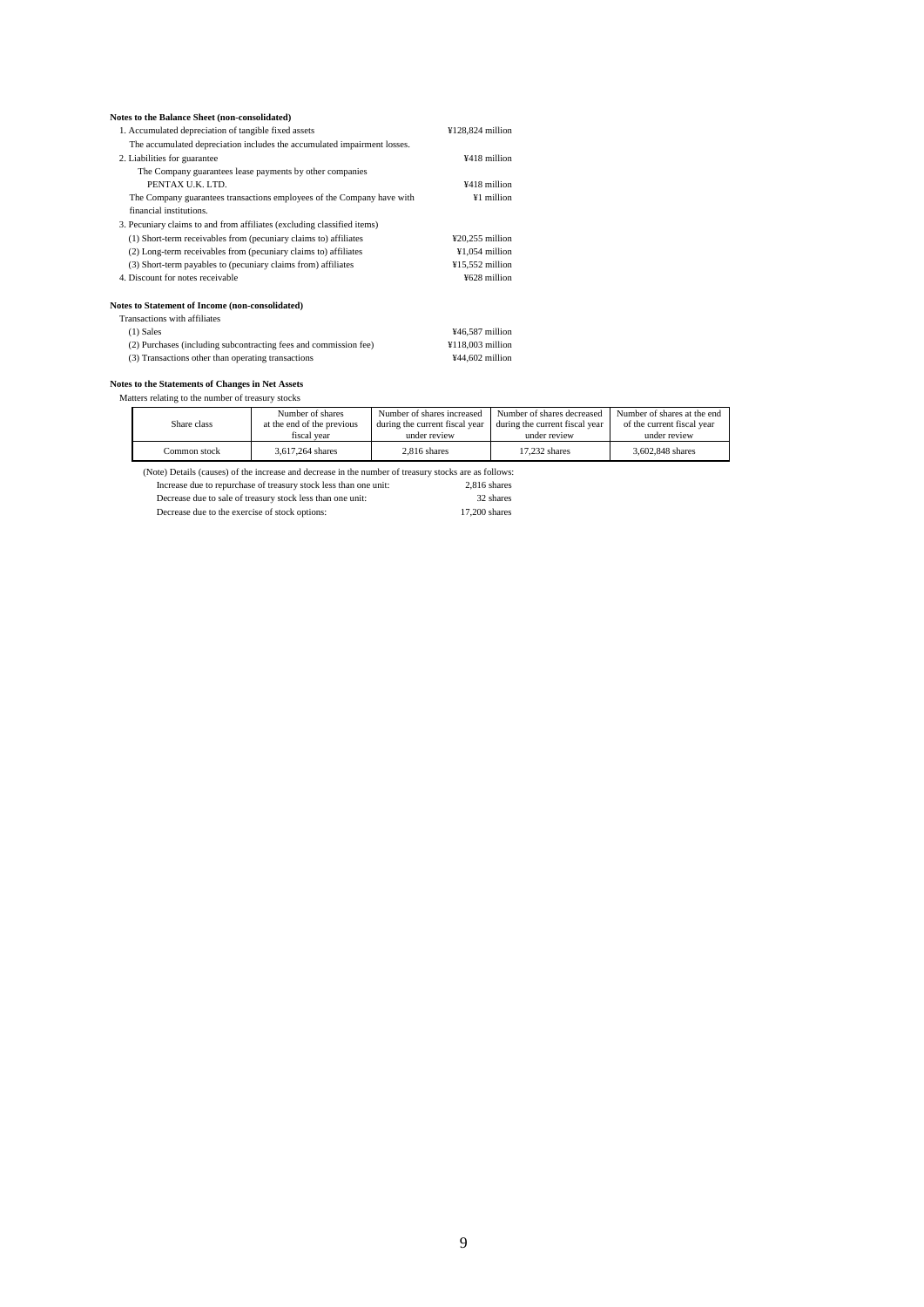**Notes Relating to Tax Effect Accounting** Breakdown of deferred tax assets and deferred tax liabilities by major cause of accrual (As of March 31, 2011) (1) Current deferred tax assets and liabilities

| Deferred tax assets                                                |                |
|--------------------------------------------------------------------|----------------|
| Losses brought forward                                             | ¥3.081 million |
| Accrued bonus                                                      | 1,809          |
| Loss on valuation of inventories                                   | 1,127          |
| Environmental expenses                                             | 691            |
| Provision for product warranties                                   | 201            |
| Special extra retirement payments                                  | 110            |
| Others                                                             | 1,032          |
| Deferred tax assets - sub total                                    | 8,051          |
| Valuation allowance                                                | (488)          |
| Net amount of deferred tax assets - current                        | ¥7,564         |
| (2) Non-current deferred tax assets and liabilities                |                |
| Deferred tax assets                                                |                |
| Loss carried forward                                               | ¥12.074million |
| Asset adjustment account                                           | 4,578          |
| Amount exceeding the limit of tax-deductible depreciation expenses | 1,893          |
| Write-down of investment in affiliated companies                   | 1.563          |
| Write-down of affiliated companies' shares                         | 1,463          |
| Loss on impairment                                                 | 1.011          |
| Stock options                                                      | 701            |
| Write-down of investment securities                                | 615            |
| Others                                                             | 3,053          |
| Deferred tax assets - sub total                                    | 26,950         |
| Valuation allowance                                                | (5,760)        |
| Total amount of deferred tax assets - non current                  | 21,191         |
| Deferred tax liabilities                                           |                |
| Valuation difference on available-for-sale securities              | (245)          |
| Reserve for advanced depreciation of fixed asset                   | (140)          |
| Reserve for special depreciation                                   | (73)           |
| Others                                                             | (102)          |
| Total amount of deferred tax liabilities – non-current             | (561)          |
| Net amount of deferred tax assets - non-current                    | ¥20.630        |